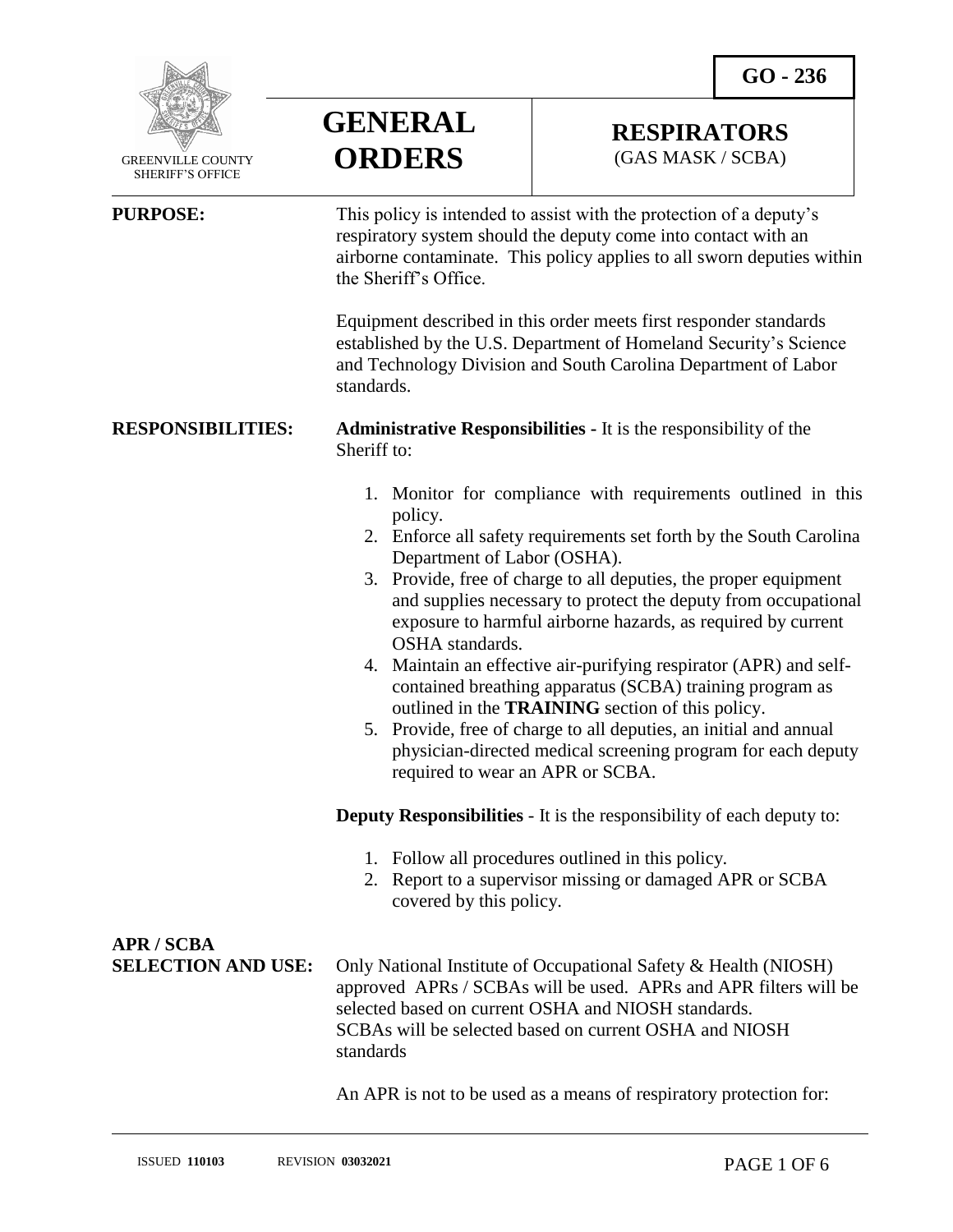j

| 1. Any atmospheric condition in which an oxygen deficit may   |
|---------------------------------------------------------------|
| exist (i.e., confined space areas, areas where there is smoke |
| generated from a fire, etc.).                                 |

2. Any atmospheric air contaminating the mask and/or in any atmospheric air the filter is not designed/approved for or the concentration exceeds the respirator's filtering ability (i.e., chemical release when the specific chemical is unknown or the concentration is unknown).

**TRAINING:** Deputies are to receive respirator training prior to donning an APR or SCBA for respiratory protection. Training must reflect current information offered by the manufacturer and current standards recognized by OSHA.

### **APR training is to include the following topics:**

- 1. Proper respirator and filter selection for the anticipated hazard.
- 2. Proper fit testing and user fit checks for the specific respirator.
- 3. Proper donning and doffing methods.
- 4. Proper cleaning and storage methods.
- 5. Respirator examination and damage recognition
- 6. Proper mask maintenance.

### **SCBA training is to include the following topics:**

- 1. Proper SCBA selection for the anticipated hazard.
- 2. Proper fit testing and user fit checks for the specific SCBA.
- 3. Proper donning and doffing methods.
- 4. Proper cleaning and storage methods.
- 5. Respirator examination and damage recognition
- 6. Proper mask maintenance.
- 7. Unit dials, gauges, alarms, etc.
- 8. Emergency operation
- 9. Buddy breathing system if equipped
- 10. Emergency rescue procedures from immediately dangerous to life and health (IDLH) environments.

# **MEDICAL**

**APPROVAL:** All deputies required to don and use an APR or SCBA during the performance of their duties must receive a medical approval from a licensed physician. Approval may be obtained through the OSHA Health Questionnaire. Re-evaluation of each deputy's health status will be performed annually.

> Deputies not medically cleared to wear a respirator will not don a an APR or SCBA, or place themselves in a position to require the use of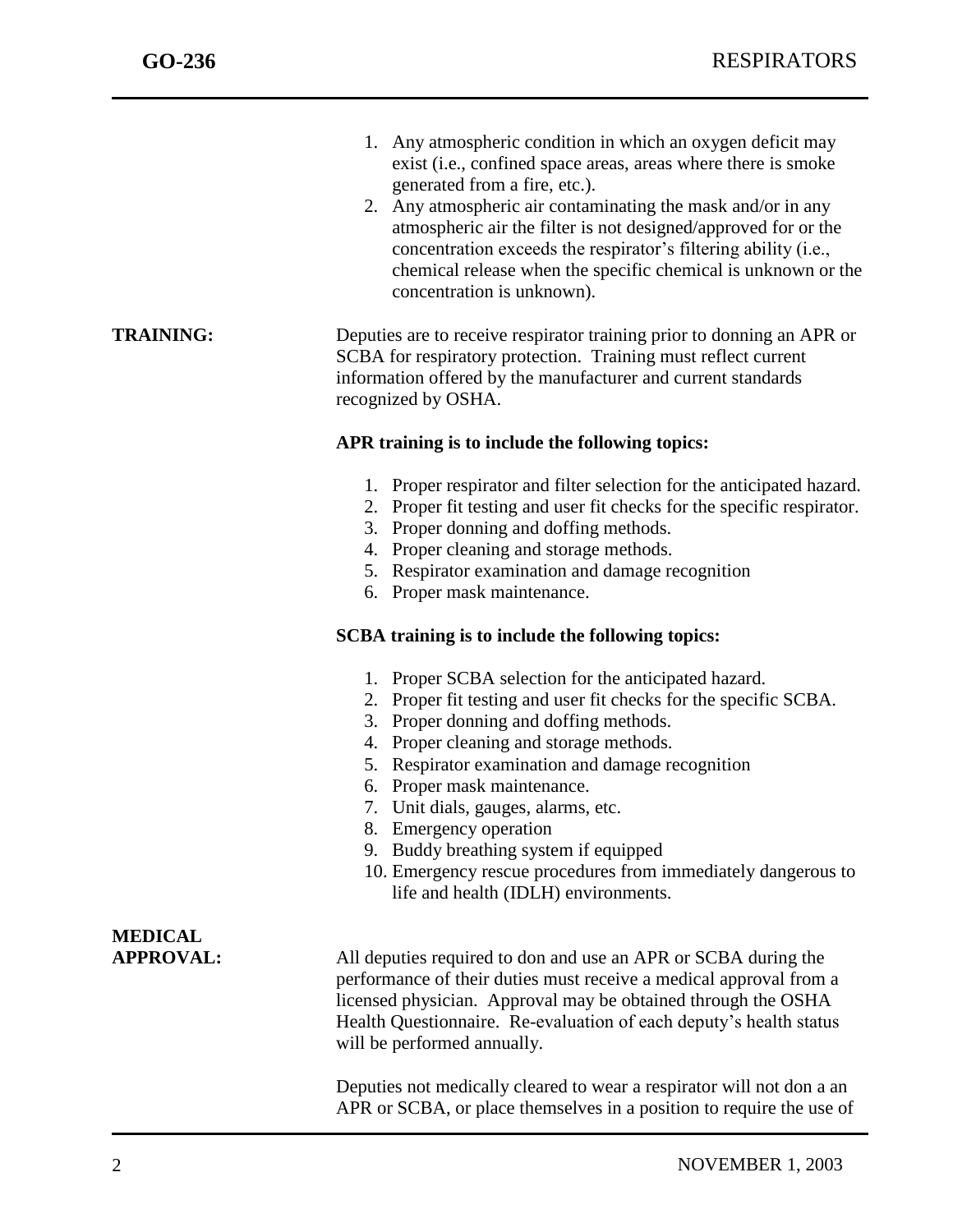|                          | an APR or SCBA. It is the responsibility of each deputy to notify<br>his/her supervisor if their health status changes in such a manner<br>rendering him or her unable to wear a respirator.                                                                                                                                               |
|--------------------------|--------------------------------------------------------------------------------------------------------------------------------------------------------------------------------------------------------------------------------------------------------------------------------------------------------------------------------------------|
| <b>FIT TESTING:</b>      | All deputies must successfully pass a quantitative fit test conducted in<br>accordance to current OSHA standards. Quantitative testing is to be<br>conducted with a PortACount.                                                                                                                                                            |
|                          | There is not to be any interference between the face and mask seal<br>(beard, temple bars, etc.) during fit testing or any other time the APR<br>or SCBA is used. A maximum of 24 hours beard growth is<br>acceptable. Fit tests are to be conducted in accordance with the fit<br>test equipment manufacture's guidelines for testing.    |
|                          | Prior to fit testing, the deputy is to practice donning and doffing (with<br>user fit checks) to insure a good mask/facial seal. Additional fit tests<br>may be required if the deputy's facial structure changes (surgery,<br>significant weight loss, etc.).                                                                             |
| <b>APR</b>               |                                                                                                                                                                                                                                                                                                                                            |
| <b>CLEANING/STORAGE:</b> | A respirator is to be maintained in a clean state, free of dust. Clean<br>the mask as soon as practical after use:                                                                                                                                                                                                                         |
|                          | 1. Prepare solution of warm soapy water.<br>2. Remove filter and applicable parts.<br>Soak mask and parts for 5-10 minutes and clean with soapy<br>3.<br>rag or soft brush. (Do not soak filter; wipe down outside<br>only.)<br>4. Rinse well and air dry.<br>5. Re-assemble and check for operation.<br>Store mask in bag or pouch.<br>6. |
| <b>APR FILTER</b>        |                                                                                                                                                                                                                                                                                                                                            |
| <b>DISPOSAL:</b>         | APR filters are to be disposed of in the following manner:                                                                                                                                                                                                                                                                                 |
|                          | 1. Filters exposed to irritant gases (OC, CS, CN)<br>can be disposed of in the regular trash cycle.<br>2. Filters exposed to other products (i.e. WMD, other chemical<br>hazards) are to be disposed of in a manner consistent with the<br>recommendation(s) of the Hazardous Materials Incident<br>Commander on the scene.                |
| <b>SCBA DONNING</b>      |                                                                                                                                                                                                                                                                                                                                            |
| <b>AND DOFFING:</b>      | Prior to donning unit inspect unit for obvious damage. If damaged,<br>do not use and mark as such. Report damaged unit to supervisor. Use<br>the SCBA as it is intended to be used according to the manufacture's<br>recommendations                                                                                                       |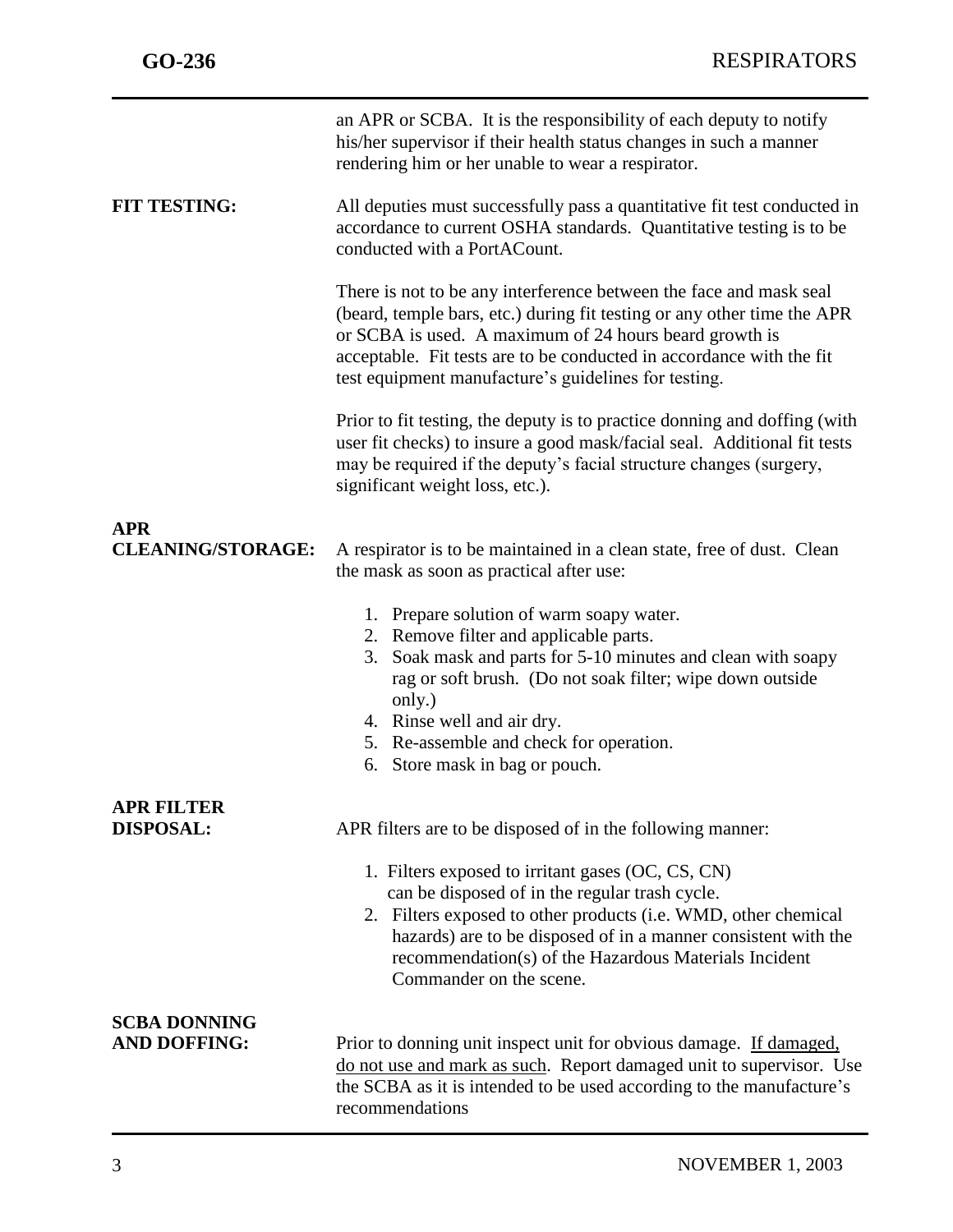### **INITIAL DONNING:**

j

1. Secure backpack to user and fit mask. If backpack does not fit properly do not use.

- 1. Insure that the cylinder is full of breathing air. Do not don and use a partially full cylinder.
- 2. Perform mask seal negative and positive fit checks prior to attaching regulator. Do not use mask if proper fit cannot be achieved.
- 3. Attach regulator per manufacture recommendations, begin using air in cylinder, and check low air alarm.
- 4. Do not attempt to use the unit in IDLH or questionable air environment if SCBA is malfunctioning in any way.

# **MALFUNCTIONING SCBA:**

- 1. Do not use unit if malfunction is noted prior to entry into IDLH or potentially hazardous environment.
- 2. Leave the area as soon as possible if SCBA malfunctions or the user experiences "break-through". Break-through is defined as smelling or tasting contaminates while wearing the mask.
- 3. Exit the area and do not use if breathing difficulty is experienced.

# **CYLINDER EXCHANGE:**

- 1. Breathing air cylinders may be changed according to the manufactures recommendations.
- 2. Exit potentially contaminated environments prior to cylinder changes.
- 3. Only use completely full cylinders.
- 4. Place partially or completely empty cylinders in a location so they will not be confused with full cylinders.
- 5. Insure the replacement cylinder is operating properly prior to re-entry.

# **DOFFING SCBA:**

Remove the unit in a manner that does not damage it.

# **SCBA CYLINDER AIR**

AND REFILLING: Cylinders require Grade D or better quality breathing air for refills. Refills can be accomplished by trained personnel at local fire departments.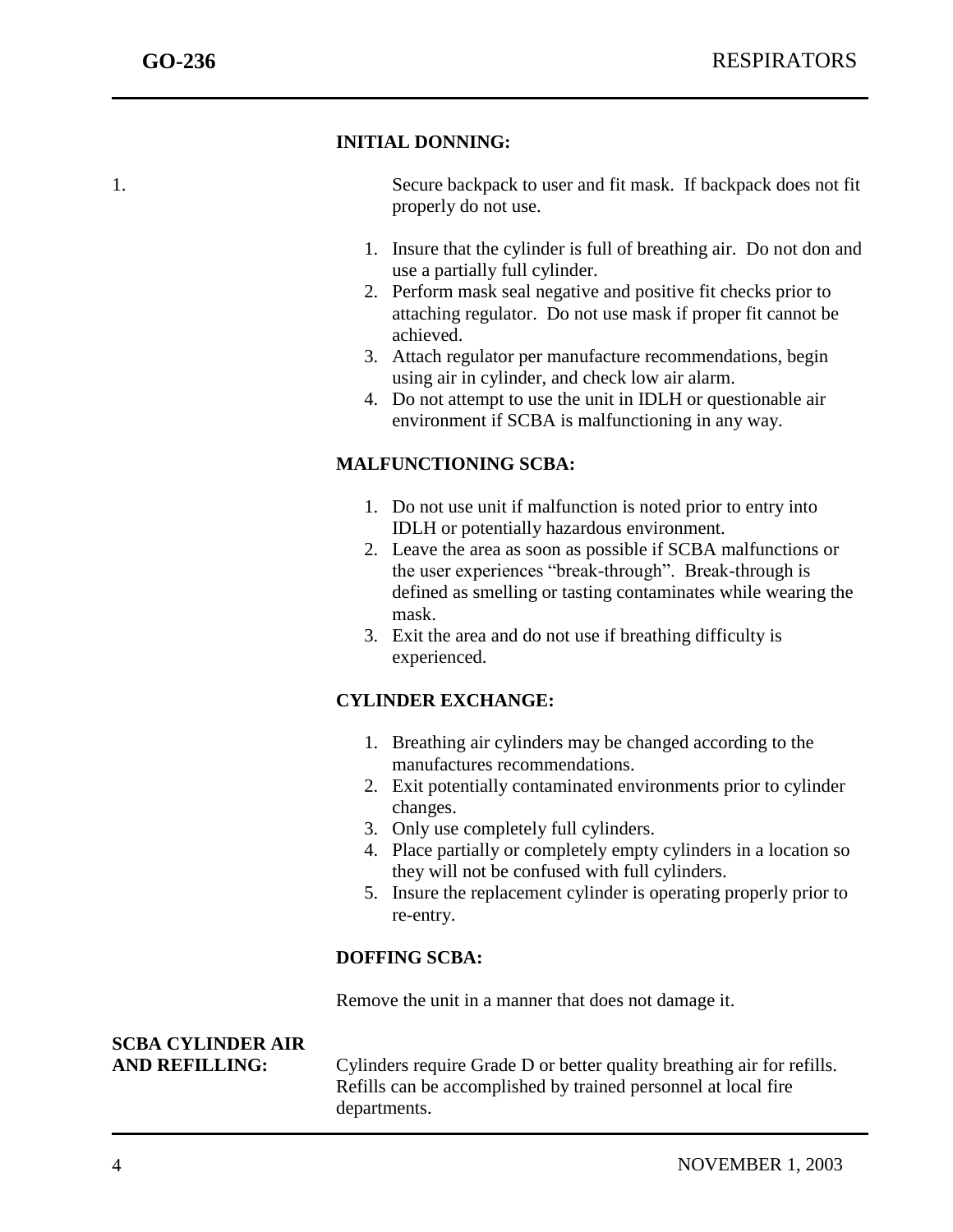j

| <b>SCBA</b><br><b>CLEANING/STORAGE:</b> | An SCBA is to be maintained clean and free of dust and dirt. Clean<br>the unit as soon as practical after routine use. In cases where the<br>SCBA has been exposed to hazardous chemicals, decontamination at<br>the scene must be performed prior to routine cleaning.<br>1. Prepare solution of warm soapy water.                         |
|-----------------------------------------|---------------------------------------------------------------------------------------------------------------------------------------------------------------------------------------------------------------------------------------------------------------------------------------------------------------------------------------------|
|                                         | 2. Disassemble and remove applicable parts.<br>3. Soak mask and other submergible parts for 5-10 minutes and<br>clean with soapy rag or soft brush.<br>4. Rinse well and air dry.                                                                                                                                                           |
|                                         | 5. Clean all remaining non-submergible parts according to the<br>manufacturers recommendations<br>6. Re-assemble and check for operation.<br>7. Store mask in bag or pouch and store unit.                                                                                                                                                  |
| <b>SCBA</b>                             |                                                                                                                                                                                                                                                                                                                                             |
| <b>MAINTENANCE:</b>                     | Each SCBA is to be inspected on a monthly basis to ensure that each<br>unit is maintained in a state of operational readiness. Inspection log<br>sheets for each unit will remain on file for two years. Monthly<br>inspections do not relieve the user from conducting a quick and<br>complete safety inspection on the SCBA prior to use. |
|                                         | The following equipment on each SCBA will be inspected and<br>logged:                                                                                                                                                                                                                                                                       |
|                                         | 1. Shoulder and waist straps/connections. Each strap should<br>be clean, free of damage, and connection points operating<br>properly.                                                                                                                                                                                                       |
|                                         | 2. Backpack frame and connections. Inspect the backpack<br>frame and connections for signs of damage or improper<br>mechanical operation.                                                                                                                                                                                                   |
|                                         | <b>Cylinder.</b> Inspect the cylinder for damage and ensure that the<br>3.<br>unit is within the acceptable time frame allowed for pressure<br>testing.                                                                                                                                                                                     |
|                                         | 4. Cylinder hose connections and hoses. Inspect hoses and<br>connections between the cylinder and regulator for damage<br>and cleanliness.                                                                                                                                                                                                  |
|                                         | 5. Regulator. Inspect the regulator for proper operation.                                                                                                                                                                                                                                                                                   |
|                                         | Ensure the regulator is not damaged and is clean.<br>6. Alarm system. Ensure the low pressure (air) alarm operates                                                                                                                                                                                                                          |
|                                         | properly.                                                                                                                                                                                                                                                                                                                                   |
|                                         | 7. Hose connections between regulator and mask. Inspect for                                                                                                                                                                                                                                                                                 |
|                                         | damage, proper connection and fit, and cleanliness.                                                                                                                                                                                                                                                                                         |
|                                         | 8. Face mask. Inspect the face mask and head straps for                                                                                                                                                                                                                                                                                     |

damage and cleanliness.